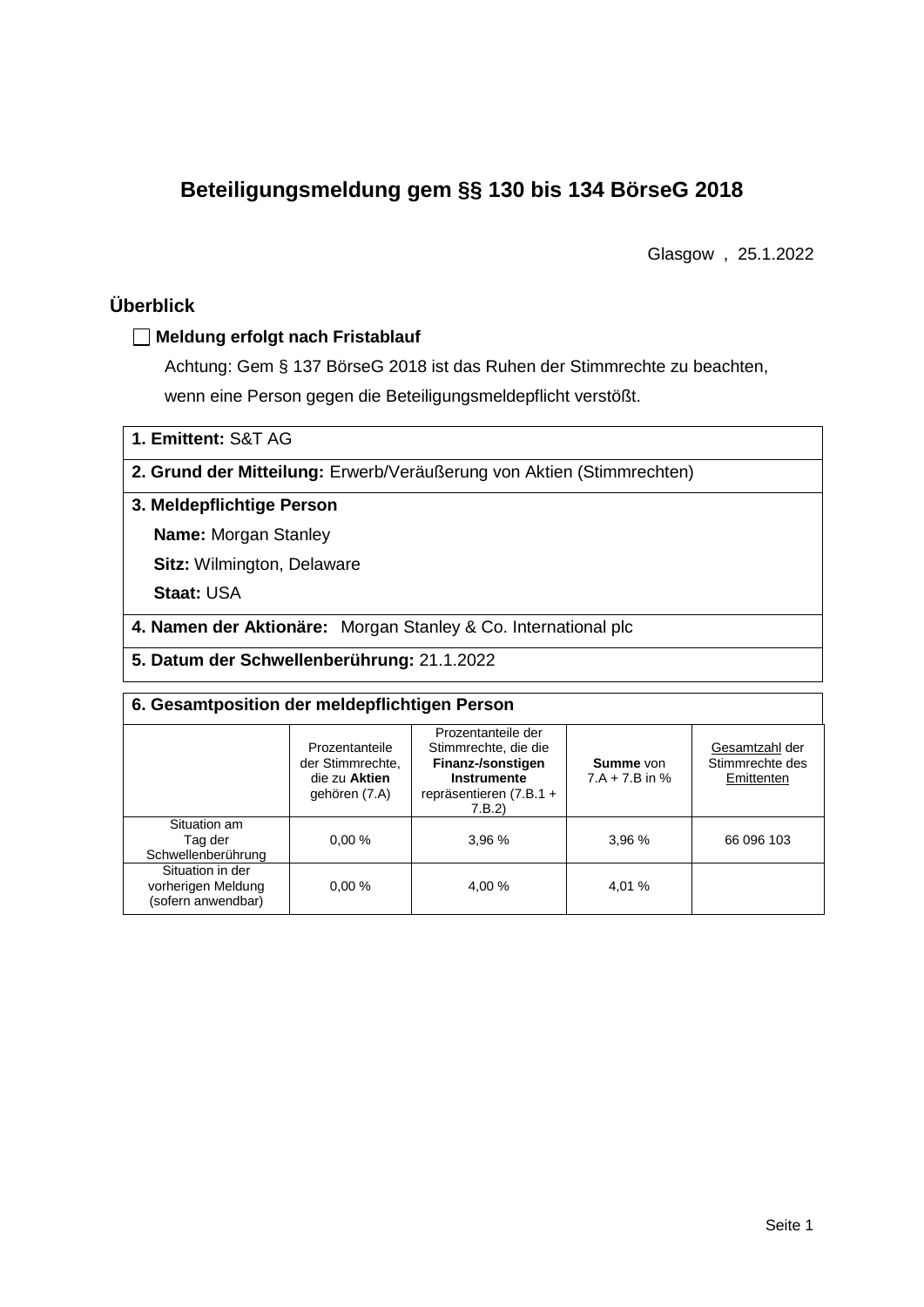# **Details**

# **7. Details über die gehaltenen Instrumente am Tag der Berührung der Schwelle:**

| A: Stimmrechte, die zu Aktien gehören |                                    |                                         |                                    |                                    |  |  |  |  |
|---------------------------------------|------------------------------------|-----------------------------------------|------------------------------------|------------------------------------|--|--|--|--|
|                                       |                                    | Anzahl der Stimmrechte                  | Prozentanteil der Stimmrechte      |                                    |  |  |  |  |
| <b>ISIN der Aktien</b>                | Direkt<br>$(S$ 130 BörseG<br>2018) | Indirekt<br>$(S$ 133 Börse $G$<br>2018) | Direkt<br>$(S$ 130 BörseG<br>2018) | Indirekt<br>(§ 133 BörseG<br>2018) |  |  |  |  |
| AT0000A0E9W5                          |                                    | 1 000                                   |                                    | 0.00%                              |  |  |  |  |
| Subsumme A                            | 0.00%<br>1 000                     |                                         |                                    |                                    |  |  |  |  |

| B 1: Finanzinstrumente / sonstige Instrumente gem § 131 Abs 1 Z 1 BörseG 2018 |              |                |                                                         |                                  |  |  |
|-------------------------------------------------------------------------------|--------------|----------------|---------------------------------------------------------|----------------------------------|--|--|
| Art des Instruments                                                           | Verfalldatum | Ausübungsfrist | Anzahl der Stimmrechte<br>die erworben werden<br>können | Prozentanteil der<br>Stimmrechte |  |  |
| Right of recall over<br>securities lending<br>agreements                      | at any time  | at any time    | 2615983                                                 | 3.96%                            |  |  |
|                                                                               |              | Subsumme B.1   | 2615983                                                 | 3,96 %                           |  |  |

| B 2: Finanzinstrumente / sonstige Instrumente gem § 131 Abs 1 Z 2 BörseG 2018 |              |                |                                    |                           |                                     |  |  |
|-------------------------------------------------------------------------------|--------------|----------------|------------------------------------|---------------------------|-------------------------------------|--|--|
| Art des<br>Instruments                                                        | Verfalldatum | Ausübungsfrist | Physisches oder<br>Cash Settlement | Anzahl der<br>Stimmrechte | Prozentanteil<br>der<br>Stimmrechte |  |  |
|                                                                               |              |                |                                    |                           |                                     |  |  |
|                                                                               |              |                | Subsumme B.2                       |                           |                                     |  |  |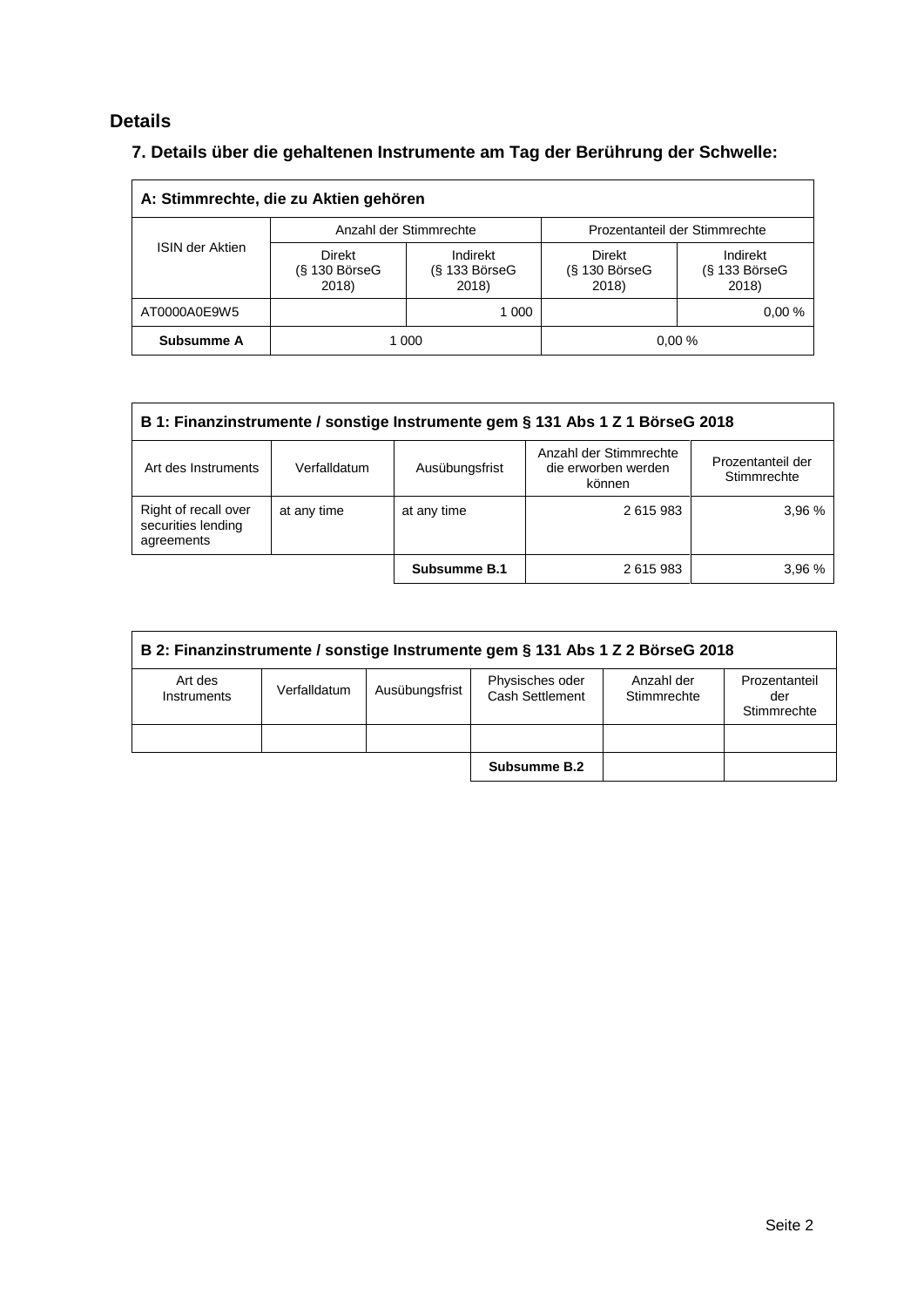## **8. Information in Bezug auf die meldepflichtige Person:**

Die meldepflichtige Person (Punkt 3) wird nicht von einer natürlichen/juristischen Person kontrolliert und kontrolliert auch keine andere Person, die direkt oder indirekt Instrumente am Emittenten hält.

 $\boxtimes$  Volle Kette der kontrollierten Unternehmen, über die die Stimmrechte und/oder Finanz-/sonstigen Instrumente gehalten werden, beginnend mit der obersten kontrollierenden natürlichen oder juristischen Person:

| Ziffer         | <b>Name</b>                                            | Direkt kontrolliert<br>durch Ziffer | Direkt gehaltene<br>Stimmrechte in<br>Aktien (%) | Direkt gehaltene<br>Finanz-<br>/sonstige<br>Instrumente (%) | <b>Total</b> von beiden<br>$(\% )$ |
|----------------|--------------------------------------------------------|-------------------------------------|--------------------------------------------------|-------------------------------------------------------------|------------------------------------|
| 1              | Morgan Stanley                                         |                                     |                                                  |                                                             |                                    |
| $\overline{c}$ | Morgan Stanley<br>Capital<br>Management,<br><b>LLC</b> |                                     |                                                  |                                                             |                                    |
| 3              | Morgan Stanley<br>Domestic<br>Holdings, Inc.           | $\overline{2}$                      |                                                  |                                                             |                                    |
| $\overline{4}$ | Morgan Stanley<br>& Co. LLC                            | 3                                   | 0,00%                                            | 1,90 %                                                      | 1,90 %                             |
| 5              | Morgan Stanley<br>International<br>Holdings Inc.       | 1                                   |                                                  |                                                             |                                    |
| 6              | Morgan Stanley<br>International<br>Limited             | 5                                   |                                                  |                                                             |                                    |
| $\overline{7}$ | Morgan Stanley<br>Investments<br>(UK)                  | 6                                   |                                                  |                                                             |                                    |
| 8              | Morgan Stanley<br>& Co.<br>International plc           | 7                                   | 0,00%                                            | 2,06 %                                                      | 2,06 %                             |
|                |                                                        |                                     |                                                  |                                                             |                                    |

## **9. Im Falle von Stimmrechtsvollmacht**

Datum der Hauptversammlung: -

Stimmrechtsanteil nach der Hauptversammlung: - entspricht - Stimmrechten

#### **10. Sonstige Kommentare:**

-

Glasgow am 25.1.2022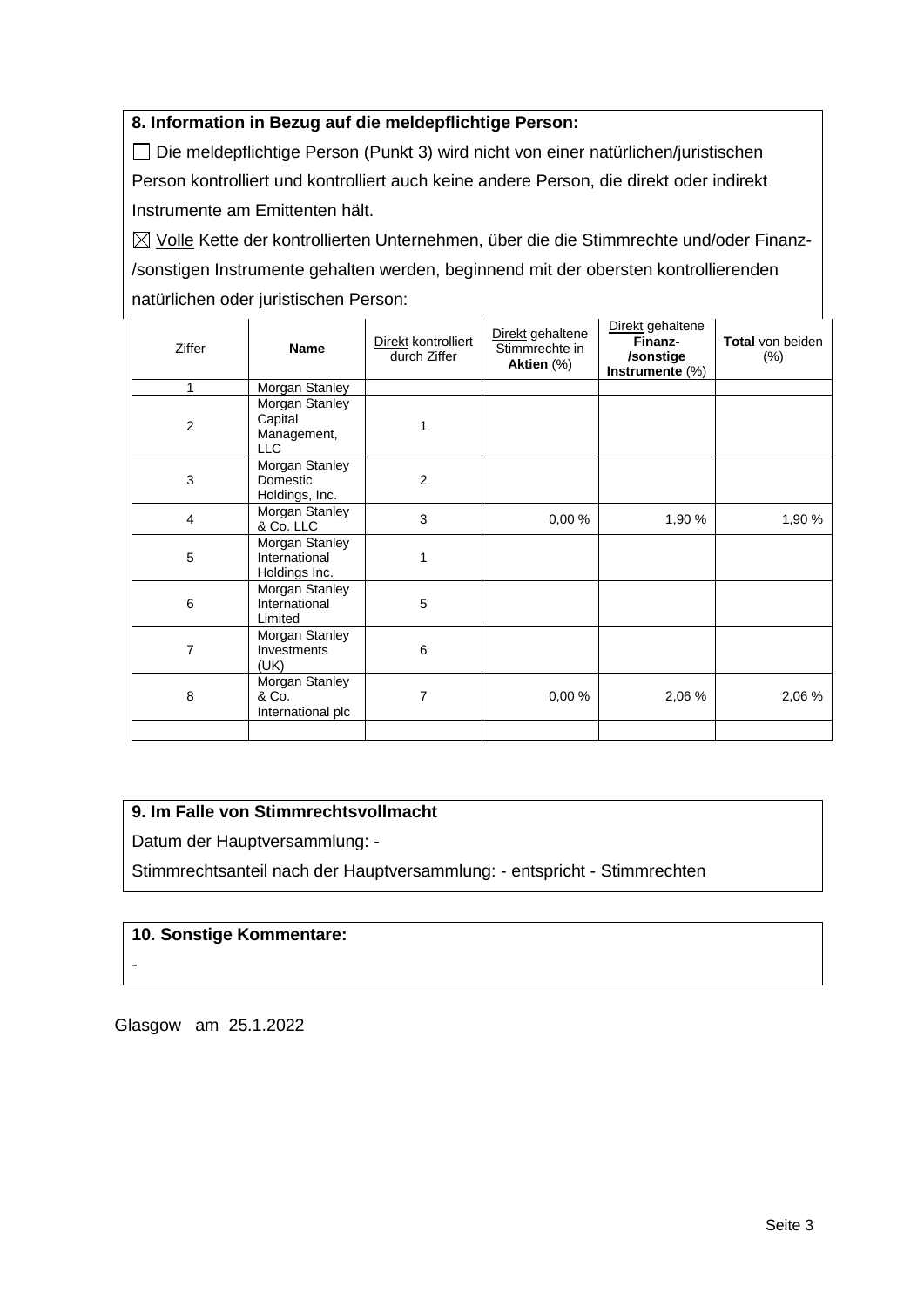# **Major holdings notification pursuant to Sec. 130 to 134 BörseG 2018**

Glasgow , 25.1.2022

### **Overview**

#### **Notification made after deadline**

Caution: In case of violations of major holdings notification rules, please pay attention to Section 137 BörseG 2018 (Suspension of voting rights)

- **1. Issuer:** S&T AG
- **2. Reason for the notification:** Acquisition or disposal of voting rights

#### **3. Person subject to notification obligation**

**Name:** Morgan Stanley

**City:** Wilmington, Delaware

**Country:** USA

**4. Name of shareholder(s):** Morgan Stanley & Co. International plc

**5. Date on which the threshold was crossed or reached:** 21.1.2022

#### **6. Total positions**

|                                                                                | % of voting rights<br>attached to<br>shares $(7.A)$ | % of voting rights<br>through<br>financial/other<br>instruments $(7.B.1 +$<br>7.B.2 | <b>Total</b> of both in %<br>$(7.A + 7.B)$ | Total number of<br>voting rights of<br>issuer |
|--------------------------------------------------------------------------------|-----------------------------------------------------|-------------------------------------------------------------------------------------|--------------------------------------------|-----------------------------------------------|
| Resulting situation on the<br>date on which threshold<br>was crossed / reached | 0.00%                                               | 3.96%                                                                               | 3,96%                                      | 66 096 103                                    |
| Position of previous<br>notification (if applicable)                           | 0.00%                                               | 4.00 %                                                                              | 4.01 %                                     |                                               |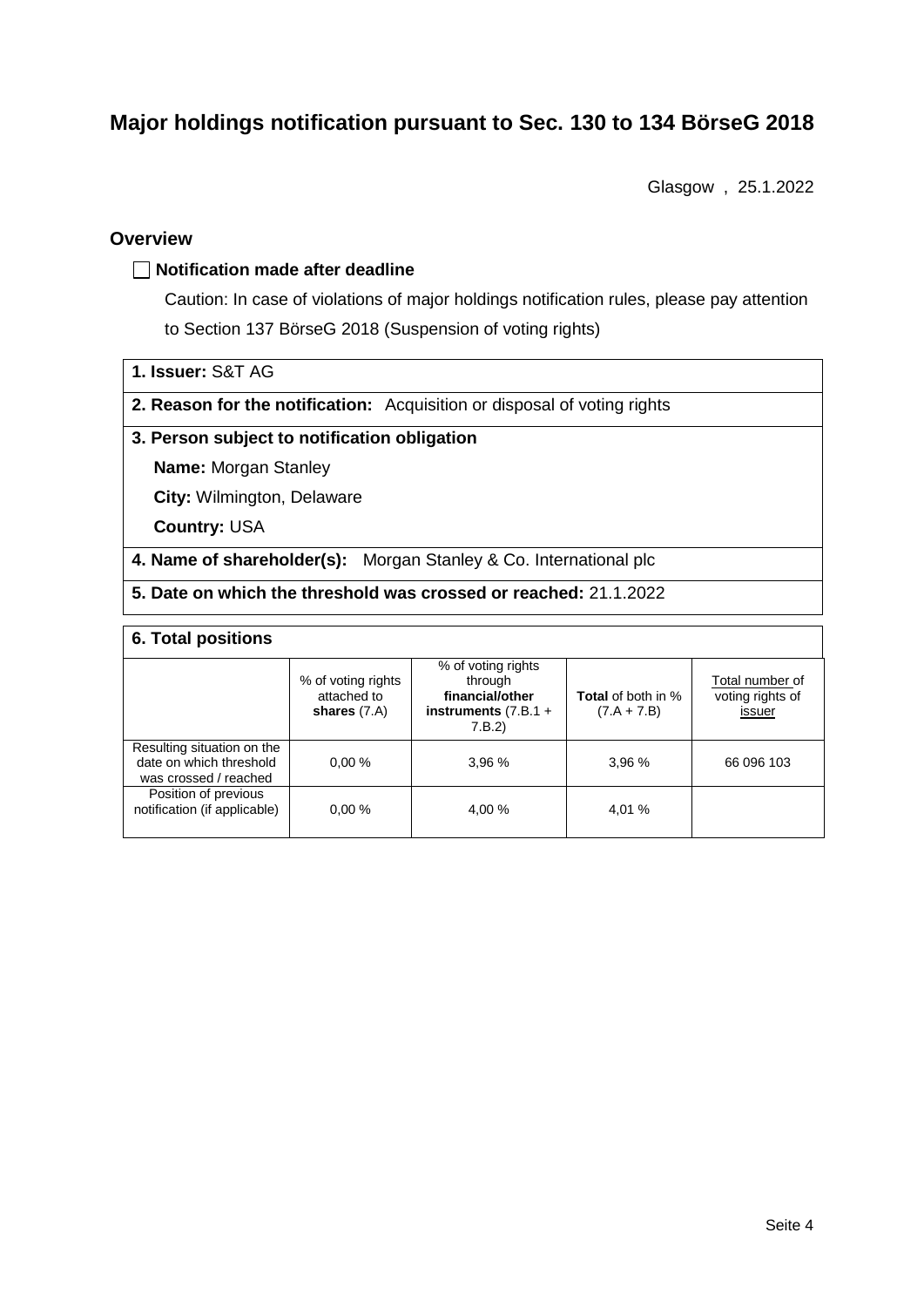# **Details**

## **7. Notified details of the resulting situation:**

| A: Voting rights attached to shares |                                    |                                      |                                    |                                      |  |  |  |  |
|-------------------------------------|------------------------------------|--------------------------------------|------------------------------------|--------------------------------------|--|--|--|--|
|                                     |                                    | Number of voting rights              | % of voting rights                 |                                      |  |  |  |  |
| <b>ISIN Code</b>                    | Direct<br>(Sec 130 BörseG<br>2018) | Indirect<br>(Sec 133 BörseG<br>2018) | Direct<br>(Sec 130 BörseG<br>2018) | Indirect<br>(Sec 133 BörseG<br>2018) |  |  |  |  |
| AT0000A0E9W5                        |                                    | 1 000                                |                                    | 0.00%                                |  |  |  |  |
| <b>SUBTOTAL A</b>                   | 0.00%<br>1 000                     |                                      |                                    |                                      |  |  |  |  |

| B 1: Financial / Other Instruments pursuant to Sec. 131 para. 1 No. 1 BörseG 2018 |                        |                     |                                                                                      |                    |  |  |
|-----------------------------------------------------------------------------------|------------------------|---------------------|--------------------------------------------------------------------------------------|--------------------|--|--|
| Type of instrument                                                                | <b>Expiration Date</b> | Exercise Period     | Number of voting<br>rights that may be<br>acquired if the<br>instrument is exercised | % of voting rights |  |  |
| Right of recall over<br>securities lending<br>agreements                          | at any time            | at any time         | 2615983                                                                              | 3,96 %             |  |  |
|                                                                                   |                        | <b>SUBTOTAL B.1</b> | 2615983                                                                              | 3.96 %             |  |  |

| B 2: Financial / Other Instruments pursuant to Sec. 131 para. 1 No. 2 BörseG 2018 |                    |                    |                               |                            |                       |  |  |
|-----------------------------------------------------------------------------------|--------------------|--------------------|-------------------------------|----------------------------|-----------------------|--|--|
| Type of instrument                                                                | Expiration<br>Date | Exercise<br>Period | Physical /<br>Cash Settlement | Number of<br>voting rights | % of voting<br>rights |  |  |
|                                                                                   |                    |                    |                               |                            |                       |  |  |
|                                                                                   |                    |                    | <b>SUBTOTAL B.2</b>           |                            |                       |  |  |